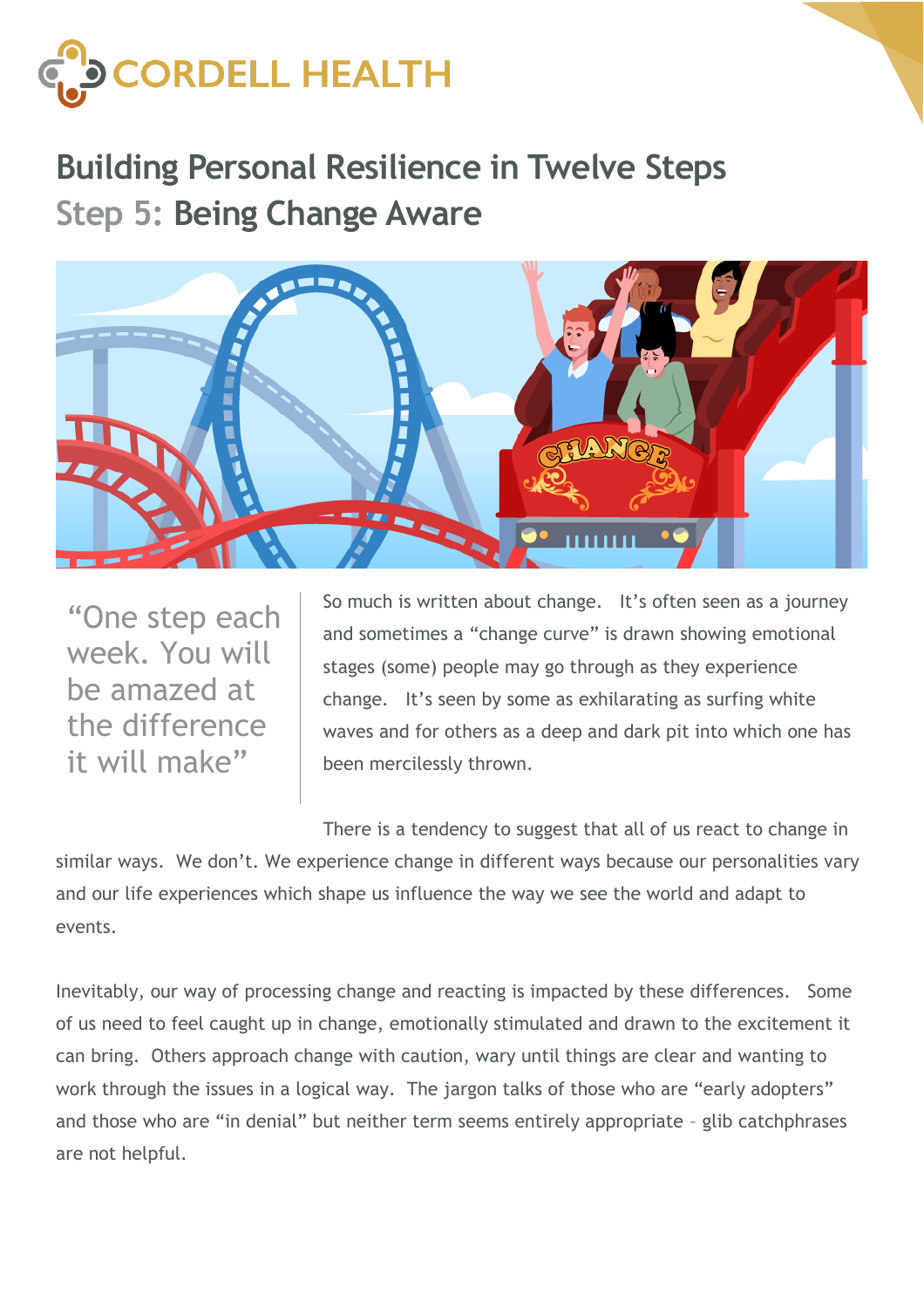

Change itself is different. Not all change is good: not all change is bad. Enforced change may clearly be seen or experienced very differently to planned or desired changes. Sometimes it seems as if we ever utter a word against any "change" we shall be labelled as stuck in the mud, hostile, or in the all-too-glib jargon as "change averse".

The speed of change is never constant and often seems totally out of our control. Some changes are gradual: we get used to things slowly and gently. Other changes are so sudden that we really cannot believe it is happening and we struggle to take in the implications.

It's a complex topic and we are not well served by those who over-simplify the nature of change, the speed or change, or indeed ourselves as both agents and recipients of change. There is no one recipe book nor a clear sat nav route followed by everyone.

Our current experience is a case in point. No-one really saw it coming, nor knew the extent of the impact it could have, nor how quickly it could take a hold on all our lives. We had no time to prepare, at a personal level nor really at the organisational or national level. Caught unawares with such momentous events it is small wonder that so many of us have been left still trying to work out what it all means, how we feel, or what to do. We are drawn back to our own resources and never has there been a time for us to move to looking inward and examining our own ability to be change aware.

If we are looking to build our resilience then we cannot find our way through thinking there is a set way we should approach it, a set range of emotions we shall experience, or a right or wrong way to feel about the changes. Comparing ourselves to others in this way seldom helps. What we need to do instead is become "change aware" – and by that, I mean understand ourselves better so that we become aware of how we can prepare for on-going change and how we might adapt. We come back to something said in earlier blogs --- there is no perfect solution and in some cases all we can do is believe in ourselves based on our past experiences.

Building our resilience through becoming change aware is our task for this week. Know yourself better and exploring what conditions you need for you to be able to manage change in your own way and find your own way through.